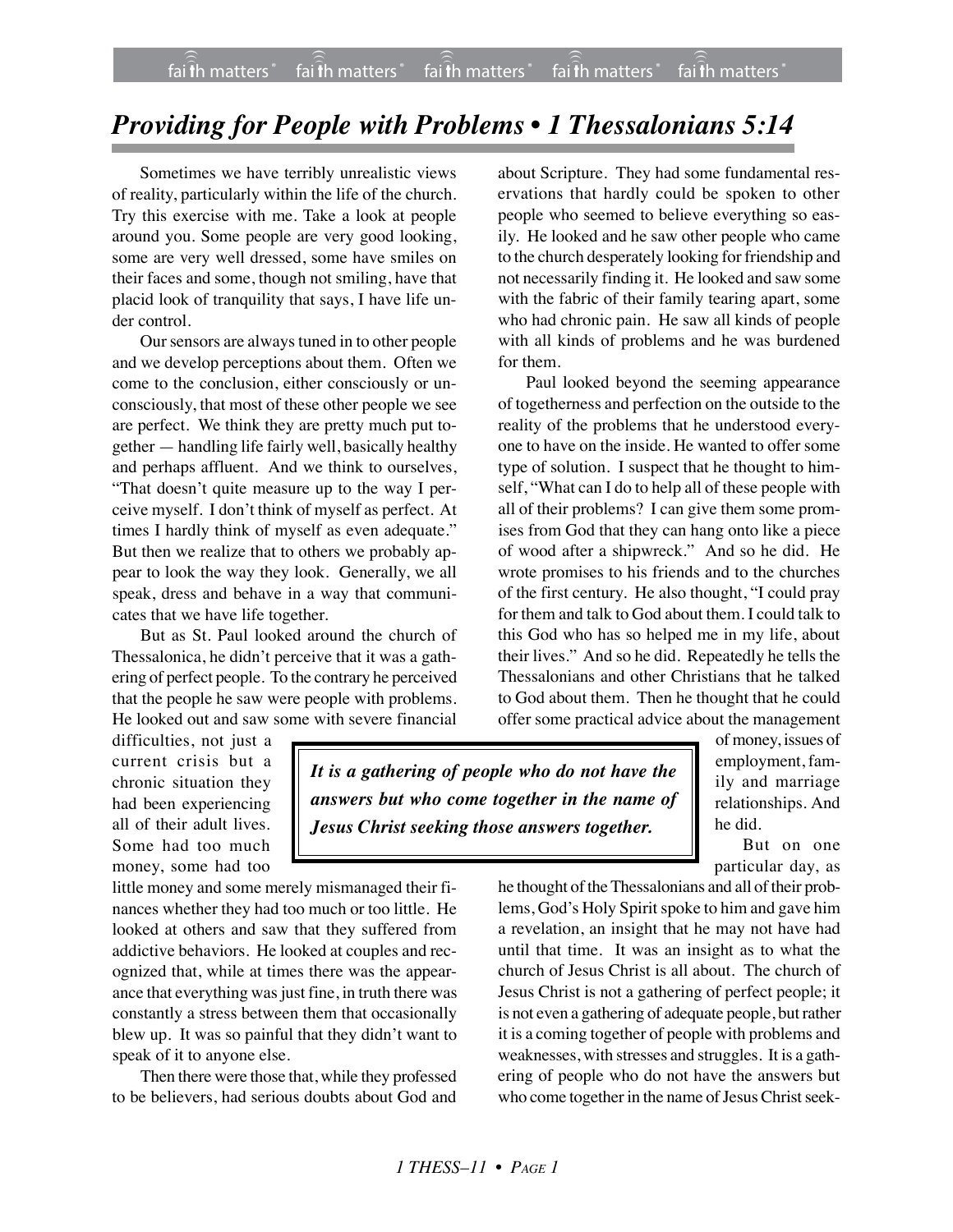ing those answers together. It is a group of people who gather together to experience God — to be helped and to help, to be healed and to heal. It is a group of people who, by Paul's understanding of what the church is all about, provide for one another by meeting their problems.

And so, having been inspired and having received a revelation from God, Paul urged them in a single sentence in 1Thessalonians 5:14, to provide a context for the solution of problems: *"We urge you, brothers, warn those who are idle, encourage the timid, help the weak, be patient with everyone."*

He lays out before them four specific actions that they can take. He starts the list by saying, "*Warn the idle.*" He uses a Greek word of military origin for it referred to a soldier who was out of step with the rest. While others were taking a left, that soldier was taking a right. That soldier was to be warned that he was not in step with all the rest. When he's talking to the Thessalonians, though, he's talking specifically about those who have their lives out of order not with the rest of Christians, but with the rest of what God wants for Christians to have. And he says that they have to be warned.

The examples of this are many. There are some who are out of step with God in their financial lives. There are others who are out of step with what God wants in their sexual behavior. There are some Christians who are out of step with God's will as far as the things they speak. They are quick to criticize and sometimes caustic in the words that they speak. These people are not to be condemned, but to be warned. They may not even realize that they are out of step. We are to warn others when their lives are out of order and to warn them about the possible consequences.

The word that St. Paul uses here not only refers to being out of step, but it's meaning also evolved to refer to those who wouldn't work — those who were idle. Some people are out of step with what God wants in terms of their employment. He is not talking here about leisure, but about loafing. He is talking about people who refuse to get regular jobs, who refuse to provide for their families and specifically to those who turn to other Christians and expect them to provide in a way that they are not providing for themselves. We need to understand clearly who is being spoken of here. It is not someone who has been laid off; it's talking about someone who simply refuses to work.

The refusal to work may have all types of guises. It may be someone who speculates on a get-richquick scheme and says, "Don't worry, my ship is going to come in; I'm going to be loaded," but refuses to work in the meantime. Or it may be someone who will someday have an inheritance and borrows against that future inheritance while refusing to be productively employed in the meantime. God is saying that such persons are to be warned that their lives are out of step with what God wants. That is hard to do. It is a difficult thing to walk up to somebody and tap that person on the shoulder and say, "Let me warn you, you are lazy and you need to get to work." How do you say those things? How do you say those things when you hardly know someone? It may be even more difficult to say it to someone that you know very well.

A friend of mine had chest pains and was admitted to the hospital one afternoon. He went through a whole battery of tests. Late that evening he was in the cardiac care unit talking with the cardiologist who said, "We need to schedule you for heart surgery first thing tomorrow morning. In fact, we are reordering the surgical schedule for the day so that you can be on the top of the list." He then handed my friend a consent form to be signed.

My friend replied, "This is all new information to me. I need some time to process it. I need to take a few days to think about this, to pray about it and to talk with my family and decide what to do." Just as he was saying this, his family physician and personal friend, who had been informed of the results of the tests by the cardiologist, stepped into the room to see him and overheard this conversation. He interrupted my friend by saying, "Darrell, you don't have time. You must have the surgery first thing tomorrow or it will be too late." And so my friend went ahead with the operation and has recovered marvelously — all because he had a friend who cared enough to warn him, to tell him where he was in relationship to where he needed to be.

That is what we're to do as fellow Christians. Within the life of the church, within the Christian community, there are others who need to be warned about idols or other areas of their lives that are out of order and out of step with God. For us to fail to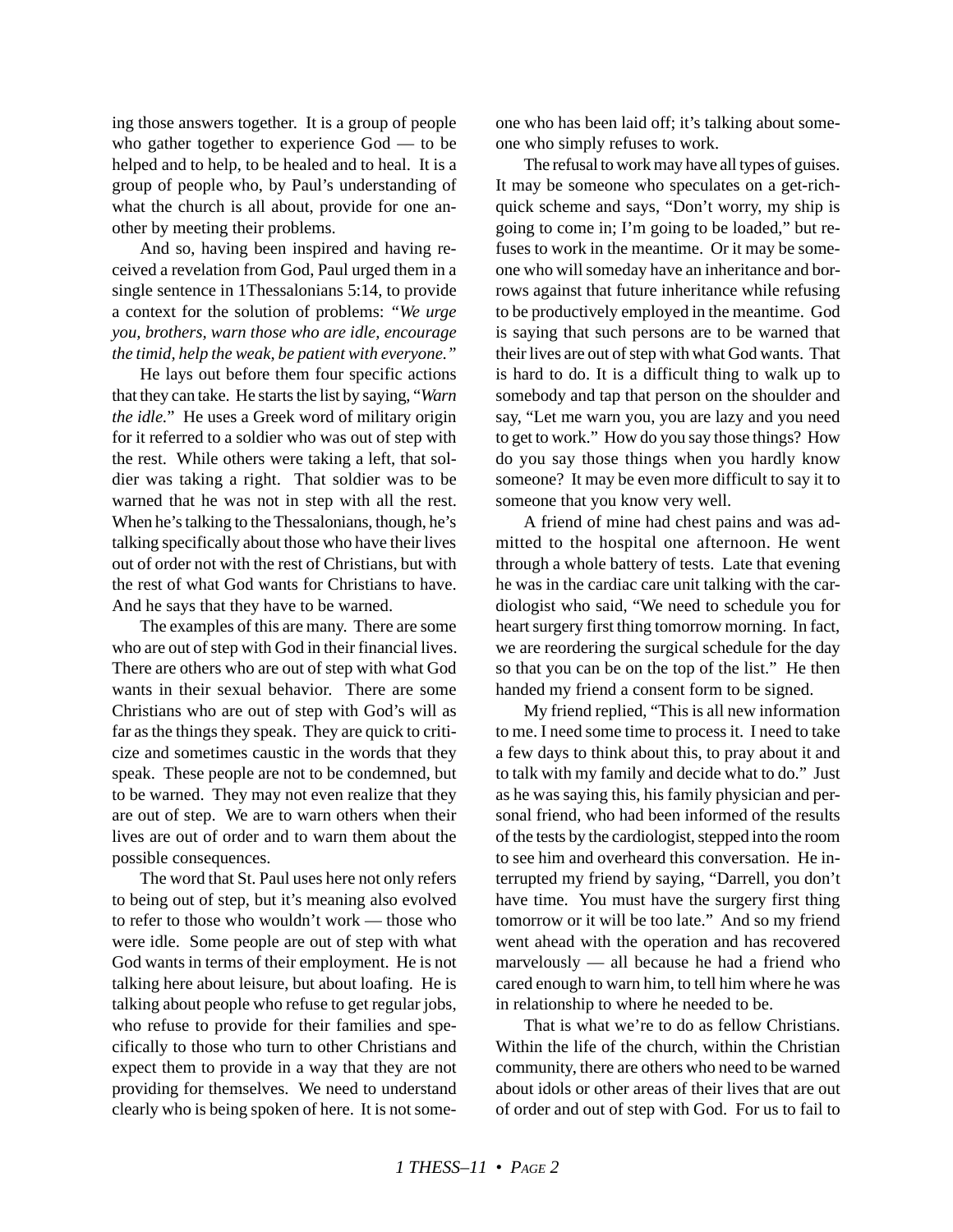warn them makes us guilty of spiritual malpractice. We need to tell them what they need to hear so that they may be able to get back in step as a result of the warning we give. That is Paul's first action in providing for those with problems among fellow Christians.

The second action is to "*encourage the timid."* Although it doesn't quite make sense to English readers, it literally means "those who have small souls." What it really means is those who are discouraged — very discouraged. It seems to me there are two basic reasons why people could be described as small souled or timid. One is that some individuals are born that way. Their make-up is such that they are frequently discouraged and they live all of life that way. They are often down in the pits and have extreme difficulties coping with life. It is hard for them to get up the courage to go on another day or even another hour. They have small souls; they are timid; they are discouraged.

Other people experience such discouragement because of specific circumstances. Perhaps they've gone through the death of parents, the struggles of a divorce, sudden unemployment or a frightening diagnosis and for that day or for that year have become timid or fragile. The apostle tells the Thessalonians that it is those who are continually fragile—or at least fragile for this season of their life—those in discouragement, that we are to encourage. They need to be lifted up. They need someone who will come alongside, maybe in their own inadequacy, and prop them up, speak a word, give some help, do what needs to be done so that It goes like this, "*A bruised reed he will not break, a smoldering wick he will not snuff out*."

If you walk through the woods in the summertime and come upon a little sapling or a bush that an animal or vehicle has run over, without thinking about it, you snap it off and go on your way. Or, if you see a lantern where the flame has gone out and it is just smoldering so smoke is coming out but no flame, you turn it all the way off — put it out and be done with it. The servant of the Lord is one who does not break the bruised reed and does not put out the smoldering wick but rather encourages and props up that which otherwise might break off and lights anew that which otherwise might go out. Encourage the timid.

The third action that Paul tells the Thessalonians to do in providing for fellow Christians with problems is to "*help the weak*." The church is the place for the weak, for those who do not have power. I'm not sure I can adequately explain to anyone who has power what it is like not to have power. Power is what enables us to get what we want in this world in relationship with other people. It is expressed in a thousand different ways.

If you have money in your wallet right now, you have power — power that others who do not have money simply do not have. You have the power to purchase, the power to influence and the power to control—whether you use it or not. Someone who does not have it is weak and powerless. If you have a job and someone else does not have a job, you may not understand the powerlessness and weakness of being unemployed. Power comes in

they can be encouraged. They are not to be condemned, even though they may have brought their present circumstances upon themselves. Even

though they may have done certain things that have made life difficult for themselves, they need someone who will stick by, someone who will care, someone who will be tender and understanding. They need someone who will give encouragement to their small souls.

Isaiah 42:3 is a verse that I have always loved. It's often used to describe Jesus, but is really applicable to any servant and follower of Jesus Christ.

*It is a recurring theme in Scripture that the strong are to help the weak.*

the form of the clothes that we wear, the cars that we drive, the insurance that we carry – all those different things are power. It is

only when we face a situation where we don't have the money, we don't have the influence, we don't have whatever it takes to change the situation to enable us to cope, it is then and only then that we understand what it means to be weak and to be powerless.

There are a lot of people who have no power, who are weak, whose calls aren't returned, whose problems aren't solved. It is those people who come